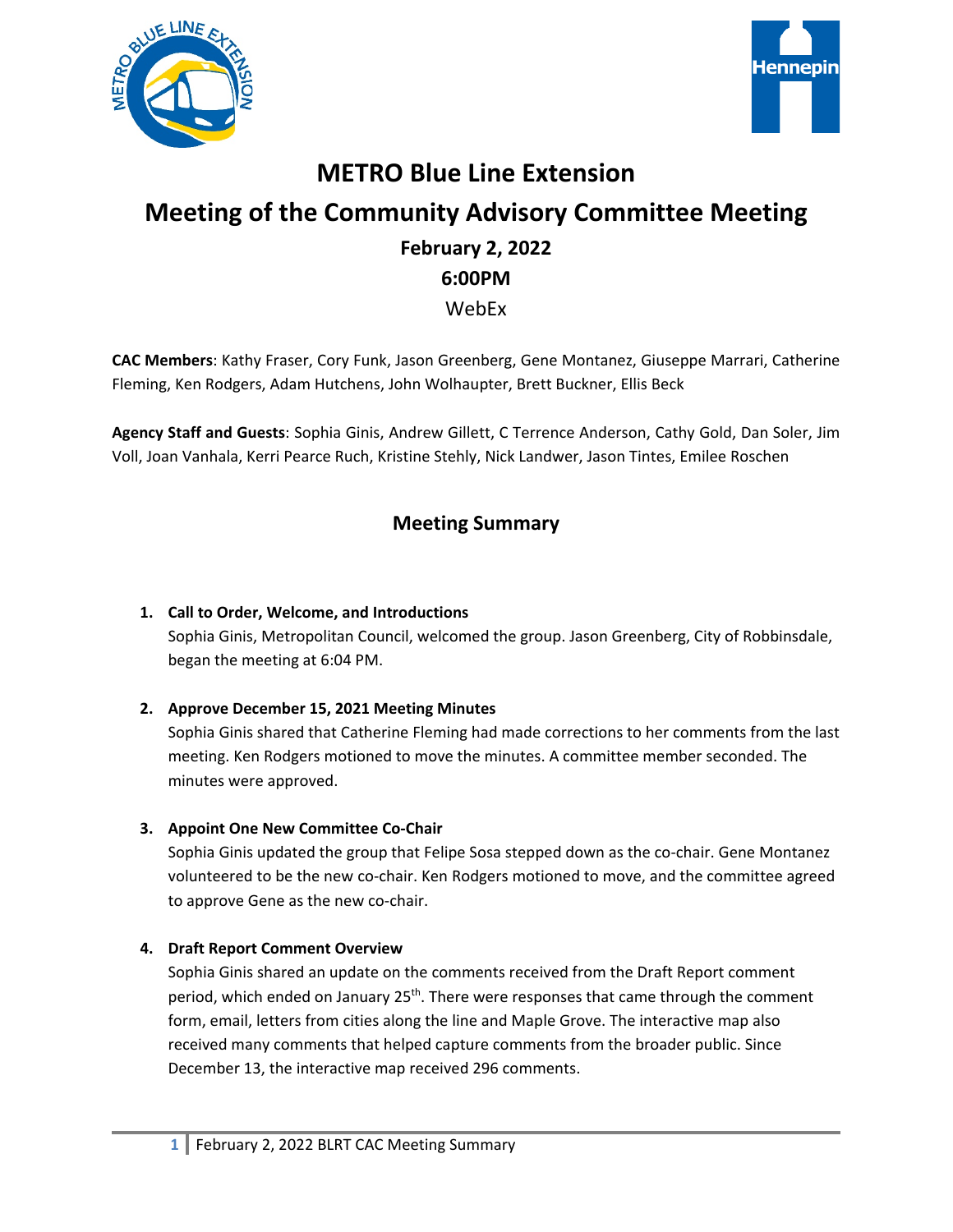Sophia said that project staff heard an overall theme of a need for efficient transit options. There was a lot of support for a route that serves people who don't have cars and want to use transit. People are wanting efficient and well-connected transit. Sophia also mentioned that there were comments asking for more information for things like travel time and service to community destinations, just to name a couple. Jason Greenberg, City of Robbinsdale, asked if the numbers in the pie chart in the slideshow represent comments that project staff has written on post-it-notes, or just notes coming from residents at meetings. Sophia responded they did include post-it-note comments. This round was mainly answering questions, comments coming through the chat, and written comments. Ken Rodgers, TAAC, asked about how project staff are addressing issues that come up that are subjective and indicate someone may not fully understand how things work. Are project staff rephrasing the questions into a positive way? Sophia responded that they take those type of questions as a challenge and think how in the report it can speak to the issues and what's at the root of the problem. Providing facts to the community and walking them through the process. Gene Montanez, City of Robbinsdale, asked if project staff are compiling similar comments so they can provide answers to the community members about what is going to be done. Ken Rodgers suggested creating FAQ sheets. Sophia responded that with consistent themes they can explain where in the process and when things will occur. Themes help give the project staff things to continue to talk about. Project staff is working on a one-pager.

Sophia reviewed the common themes of each goal in the report. Jason Greenberg, City of Robbinsdale, shared that he attended one of the meetings at Elim Church and one of the big themes that came up was the nature of traveling to work has changed. People were asking why we are moving forward with a big transit project. This didn't seem to be included in the Robbinsdale themes for Goal 1 but should be. Sophia responded that there are a lot of people who have continued to use public transit because they physically need to go to their place of work. Gene Montanez, City of Robbinsdale, shared that providing clear information may help people better understand the concerns that they have. Dan Soler, Hennepin County, responded that a common theme from the suburban communities he heard was also the changing nature of work today and work and travel patterns changing should be mentioned somewhere. Sophia shared that goal 3 or 4 contains some feedback revolved around these types of comments.

Sophia asked the group what they would like project staff to pay attention to in the next round of reports. Gene Montanez, City of Robbinsdale, asked about the feasibility of a pedestrian bridge going over CR81. Dan Soler said it's feasible, but the grades would play a big role. A pedestrian bridge over a freeway could be difficult but it would get used because it's the only way across. If it's easy to cross the street at-grade, a pedestrian bridge to cross could make it more difficult (stairs, switchbacks), then the feasibility goes down. Project staff are looking at ways to build a usable pedestrian facility and where at West Broadway it would make the most sense. Ken Rodgers, TAAC, brought up the concern about businesses that are not close to a station may not gain foot traffic. Or a business that sits between two stations, they may take a hit. He shared he was surprised there haven't been comments around this. Ken asked if transitoriented development, throughout the whole corridor, has it seen an uptick on light rail projects between stations or just around the stations? Sophia responded that it depends on the context of the corridor. There are different amounts of density and numbers of businesses. Project staff has prepared walkshed data to help look at goals. Ken shared that there was a lot of effort to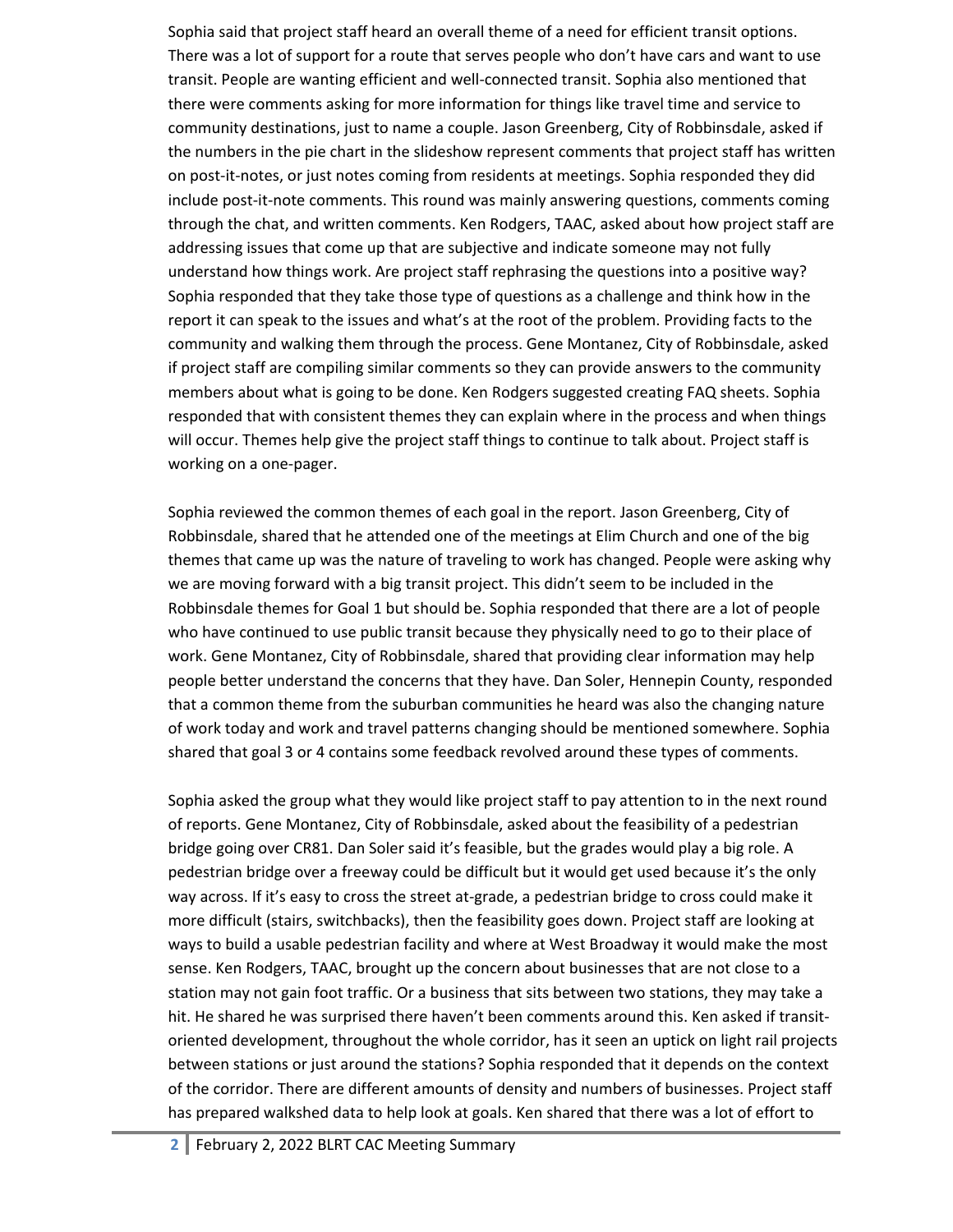work with businesses to mitigate construction impact on clientele. Sophia responded that project staff has worked to identify issues and find solutions is part of their work plan. Dan shared that we have to find where station locations make sense, can't have one on every block. Also need to protect areas that don't have stations, so they don't have negative impacts.

Dan Soler shared feedback from 5 cities along the corridor. Brooklyn Park supports the route change from rail corridor to CR81. The City also identified to keep in mind how to deal with pedestrian crossings at 63<sup>rd</sup> Street and are interested in continuing to maintain development opportunities in the 73<sup>rd</sup> Ave flyover area. Crystal would like the project to consider the impacts of the lane configurations on CR81, going from 6 to 4 lanes. Concern around the end configuration of Bass Lake Road. Robbinsdale sent a resolution with a number of topics, one is to consider the city as 2A and 2B, not grouped into just Area 2. The City asked to see a no-build option to be evaluated, this would be addressed in the environmental review. Minneapolis is looking for more information to help guide the decision making between the routes. Maple Grove requested to include design options to accommodate a future BLRT spur to the city. Sophia shared the comments are put in two buckets – consistent with themes already heard and to provide additional information. Comments are being incorporated into the Route Modification Report and there will be a 30-day comment period following the release.

#### **5. Anti-Displacement Working Group Update**

C Terrence Anderson, CURA, shared timeline updates for the ADWG. They are currently conducting interviews with 50 of the applicants. C Terrence thanked PeggySue and Felicia Perry who are joining the interviews. Anticipating having an orientation meeting and the first full Saturday meeting to be sometime in May. The Saturday meetings won't be the only engagement time. There are planned overall outreach and engagement on the project around the full Saturday meeting timeline. C Terrence asked the group how the ADWG is showing up in the community? People should think about how to partner with their communities to deliver digestible information about this project. Of the applicants, there's light representation from Crystal but overall seeing a lot of diversity of the candidates. The group is also looking for philanthropic representatives. Catherine Fleming, MPRB, asked if the candidates have knowledge of the Blue Line Extension. C Terrence responded that the knowledge level varies, they've had planners and people who are interested because of their community. Sophia commented that CURA is working to make sure the community will be well represented at the table. Catherine asked if any action items can be taken prior to the meeting schedule. Is the group talking to real estate reps, property owners, looking at temporary locations for businesses? C Terrence responded that yes, they are looking into these things but not sure if actions will be taken prior to the meetings. Sophia added that this is a process, building up this group to do the research and that it takes time. The team will be doing a lot once things really get going.

Sophia shared that Governor Walz include \$200 million for the project in his budget proposal, as part of an equity lens and serving the North Minneapolis and NW suburbs. Catherine Fleming said that there are things that can be done now that don't need to wait until the end of the displacement process. Sophia responded that they want to be as responsive as possible. Gene Montanez, City of Robbinsdale, asked if the interviewees have a balance of emotions and facts. C Terrence responded saying the interview process assesses how people are coming to the